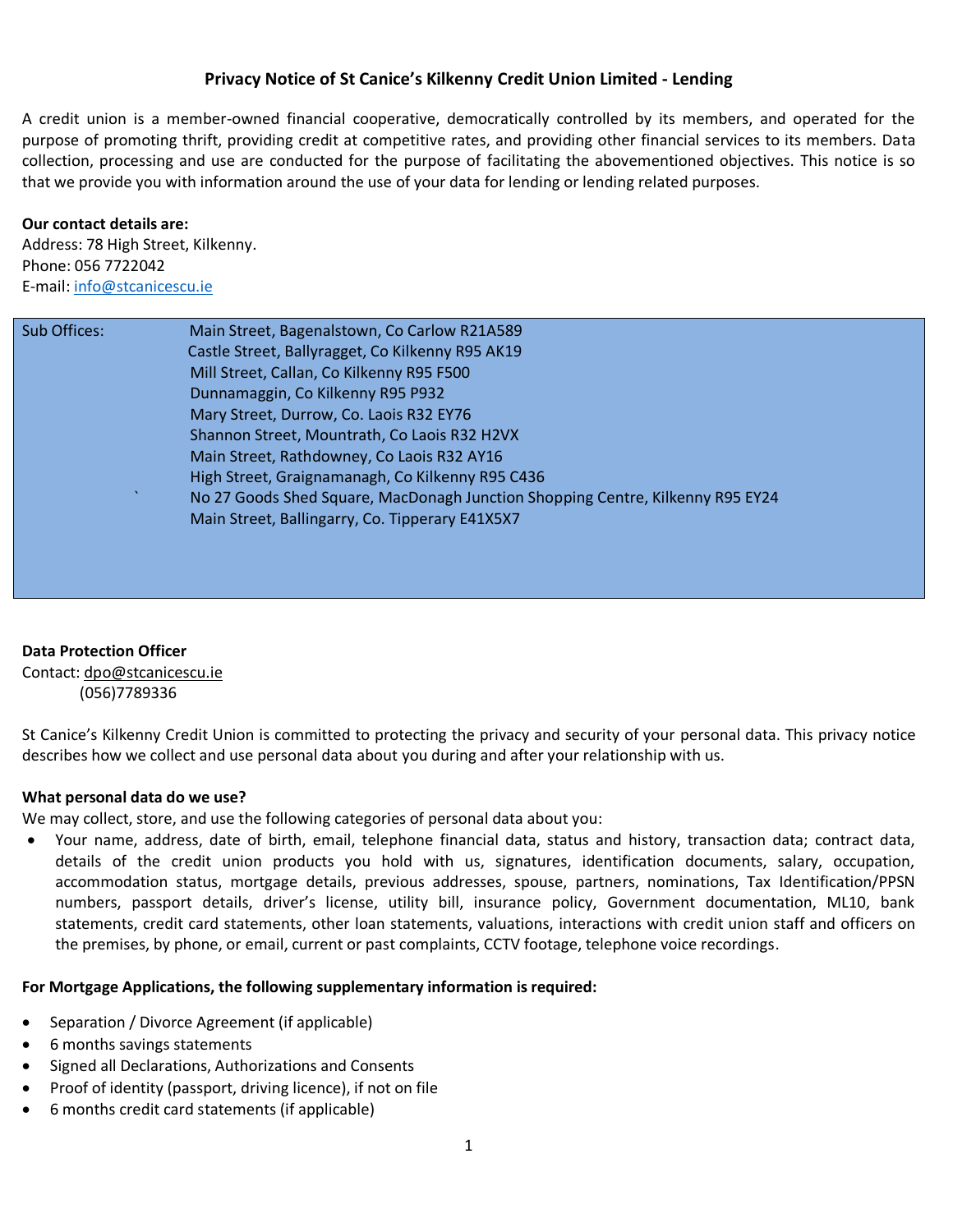- 12 months loan statements (if applicable)
- Confirmation of gift letter (If applicable)
- For Top Up or Mover mortgage, have you located title documents?
- 12 months mortgage statements (if applicable)
- $\bullet$

## **For PAYE Employees**:

- Income certificate(s) signed, dated and stamped by employer
- 3 months consecutive pay slips
- Most recent P60 (P21 required if P60 handwritten)
- 6 months up to date personal current accounts statements

## **For Self Employed**:

- Most recent 3 years audited accounts/trading accounts signed by accountant
- Accountants confirmation of up to date tax position
- Most recent 3 years Revenue Notice of Assessment
- 12 months up to date business current account statements
- 6 months up to date personal current accounts statements

# **If purchasing property under tenant purchase or council buyout :**

- Letter from Council to the Members offering to sell the property and
- the terms and conditions of such a sale
- 12 months council rental /mortgage statement

## **The purposes for which we use your personal data:**

The credit union will use your personal data to assist it in carrying out the following:

- Assessing your loan application and determining your creditworthiness for a loan.
- Verifying the information provided by you in the application.
- We are obliged to purchase loan protection and life savings protection from ECCU
- Conducting credit searches and making submissions to Irish Credit Bureau and the Central Credit Register.
- Administering the loan, including where necessary, to take steps to recover the loan or enforce any security taken as part of the loan.
- We may use credit scoring techniques and other automated decision making systems to either partially or fully assess your application.
- Meeting legal and compliance obligations and requirements under the Rules of the Credit Union.
- To comply with Central Bank Regulations to determine whether you are a connected borrower or related party borrower.
- Providing updates on our loan products and services by way of directly marketing to you.

We may also collect, store and use the following "special categories" of more sensitive personal data:

• Information about your health, including any medical condition, health  $\&$  sickness (see insurance for further details)

We need all the categories of information in the list above to allow us to; identify you and contact you and in order that we perform our contract with you.

We also need your personal identification data to enable us to comply with legal obligations. Some of the above grounds for processing will overlap and there may be several grounds which justify our use of your personal data.

## **How we use particularly sensitive personal data**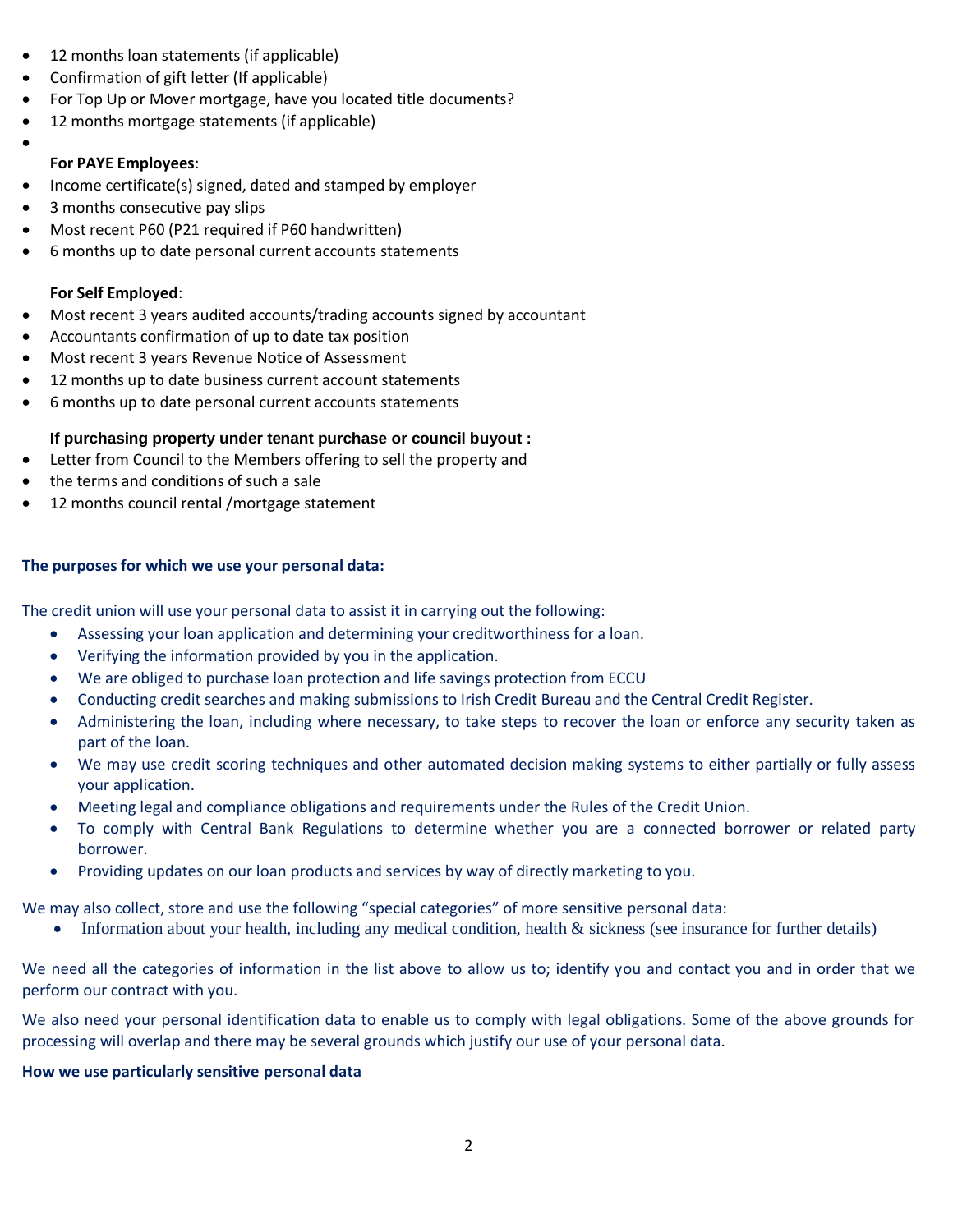"Special categories" of particularly sensitive personal data require higher levels of protection. We need to have further justification for collecting, storing and using this type of personal data. We may process special categories of personal data in the following circumstances:

- **1.** In limited circumstances, with your explicit written consent.
- **2.** Where we need to carry out our legal obligations and in line with our data protection policy.
- **3.** Where it is needed in the public interest, and in line with our data protection policy.

Less commonly, we may process this type of information where it is needed in relation to legal claims or where it is needed to protect your interests (or someone else's interests) and you are not capable of giving your consent, or where you have already made the information public.

### **How secure is my information with third-party service providers?**

All our third-party service providers are required to take appropriate security measures to protect your personal data in line with our policies. We do not allow our third-party service providers to use your personal data for their own purposes unless they are deemed to be controllers in their own right<sup>1</sup>. We only permit them to process your personal data for specified purposes and in accordance with our instructions. Usually, information will be anonymised but this may not always be possible. The recipient of the information will also be bound by confidentiality obligations.

#### **If you fail to provide personal data**

If you fail to provide certain information when requested, we may not be able to perform the contract we have entered into with you or we may be prevented from complying with our legal obligations.

#### **Change of purpose**

You can be assured that we will only use your data for the purpose it was provided and in ways compatible with that stated purpose. If we need to use your personal data for an unrelated purpose, we will notify you and we will explain the legal basis which allows us to do so.

#### **Profiling**

 $\overline{a}$ 

We sometimes use systems to make decisions based on personal data we have (or are allowed to collect from others) about you. This information is used for loans assessment and anti-money laundering purposes and compliance with our legal duties in that regard.

#### **Data Retention Periods**

We will only retain your personal data for as long as necessary to fulfil the purpose(s) for which it was obtained, taking into account any legal/contractual obligation to keep it. Where possible we record how long we will keep your data, where that is not possible, we will explain the criteria for the retention period. This information is documented in our Retention Policy. Please see our data retention schedule below.

Once the retention period has expired, the respective data will be permanently deleted. Please see our retention periods below.

- Credit agreements are **contracts and as such the credit union r**etains them for seven years from date of expiration or breach, and twelve years where the document is under seal.
- Loan applications form part of your credit agreement and as such we retain them for seven years.

#### **Planned data transmission to third countries**

There are no plans for a data transmission to third countries

#### **Our use and sharing of your information**

 $^1$  As a data controller, the organisations will be required to have provided you with a separate privacy notice setting out what it does with its data.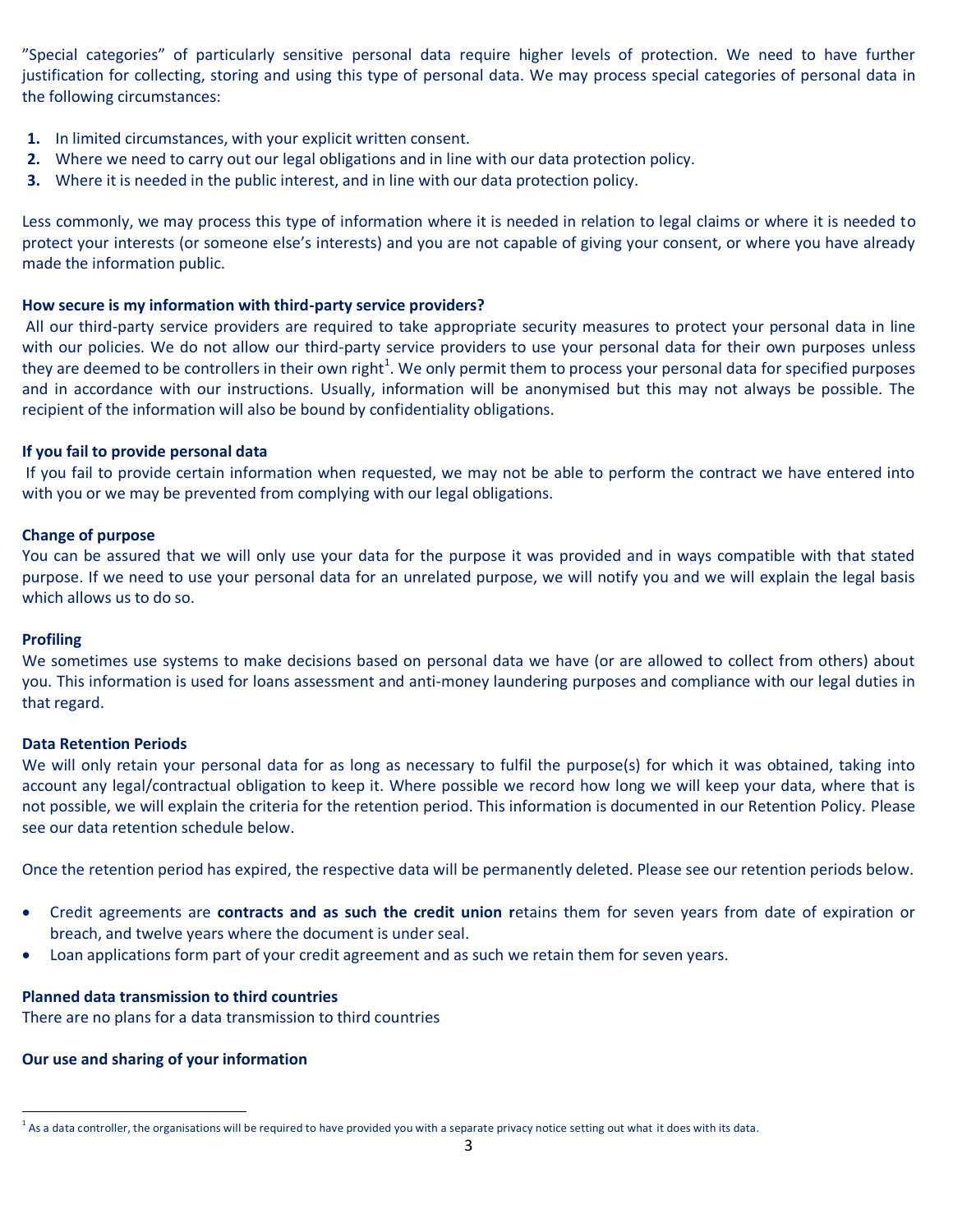We will collect and use relevant information about you, your transactions, your use of our products and services, and your relationships with us. We will typically collect and use this information for the following purposes:



**Fulfilling contract** This basis is appropriate where the processing is necessary for us to manage your accounts and credit union services to you

**Administrative Purposes:** We will use the information provided by you, either contained in this form or any other form or application, for the purpose of assessing this application, processing applications you make and to maintain and administer any accounts you have with the credit union.

**Security:** In order to secure repayment of the loan, it may be necessary to obtain security such as a charge on your property or other personal assets.

**Third parties:** We may appoint external third parties to undertake operational functions on our behalf. We will ensure that any information passed to third parties conducting operational functions on our behalf will be done with respect for the security of your data and will be protected in line with data protection law.

**Guarantors:** As part of your loan conditions, we may make the requirement for the appointment of a guarantor a condition of your loan agreement in order that credit union ensures the repayment of your loan. Should your account go into arrears, we may need to call upon the guarantor to repay the debt in which case we will give them details of the outstanding indebtedness. If your circumstances change it may be necessary to contact the guarantor.

**Irish League of Credit Unions (ILCU**) **Affiliation:** The ILCU (a trade and representative body for credit unions in Ireland and Northern Ireland) provides professional and business support services such as marketing and public affairs representation, monitoring, financial, compliance, risk, learning and development, and insurance services to affiliated credit unions. As this credit union is affiliated to the ILCU, the credit union must also operate in line with the ILCU Standard Rules (which members of the credit union are bound to the credit union by) and the League Rules (which the credit union is bound to the ILCU by). We may disclose information in your application or in respect of any account or transaction of yours from the date of your original membership to authorised officers or employees of the ILCU for the purpose of the ILCU providing these services to us.

**The ILCU Savings Protection Scheme (SPS):** We may disclose information in any application from you or in respect of any account or transaction of yours from the date of your original membership to authorised officers or employees of the ILCU for the purpose of the ILCU providing these services and fulfilling requirements under our affiliation to the ILCU, and the SPS.

The Privacy Notice of ILCU can be found at [www.creditunion.ie](http://www.creditunion.ie/)

For the processing of electronic payments services on your account (such as credit transfers, standing orders and direct debits),St Canice's Kilkenny Credit Union uses BNP Paribas as a Partner Bank, to assist with the processing of payment data.

**Insurance:** As part of our affiliation with the ILCU, we purchase insurance from ECCU Assurance DAC (ECCU), a life insurance company, wholly owned by the ILCU. This includes Life Savings (LS), Loan Protection (LP), and optional related riders (where applicable).

If you choose to take out a loan with us, it is a term of your membership, by virtue of our affiliation with the ILCU that the credit union will apply to ECCU for Loan Protection (LP). In order that we apply for LP it may be necessary to process 'special category' data, which includes information about your health. This information will be shared with ECCU to allow it deal with insurance underwriting, administration and claims on our behalf.

**Credit Assessment:** When assessing your application for a loan, the credit union will take a number of factors into account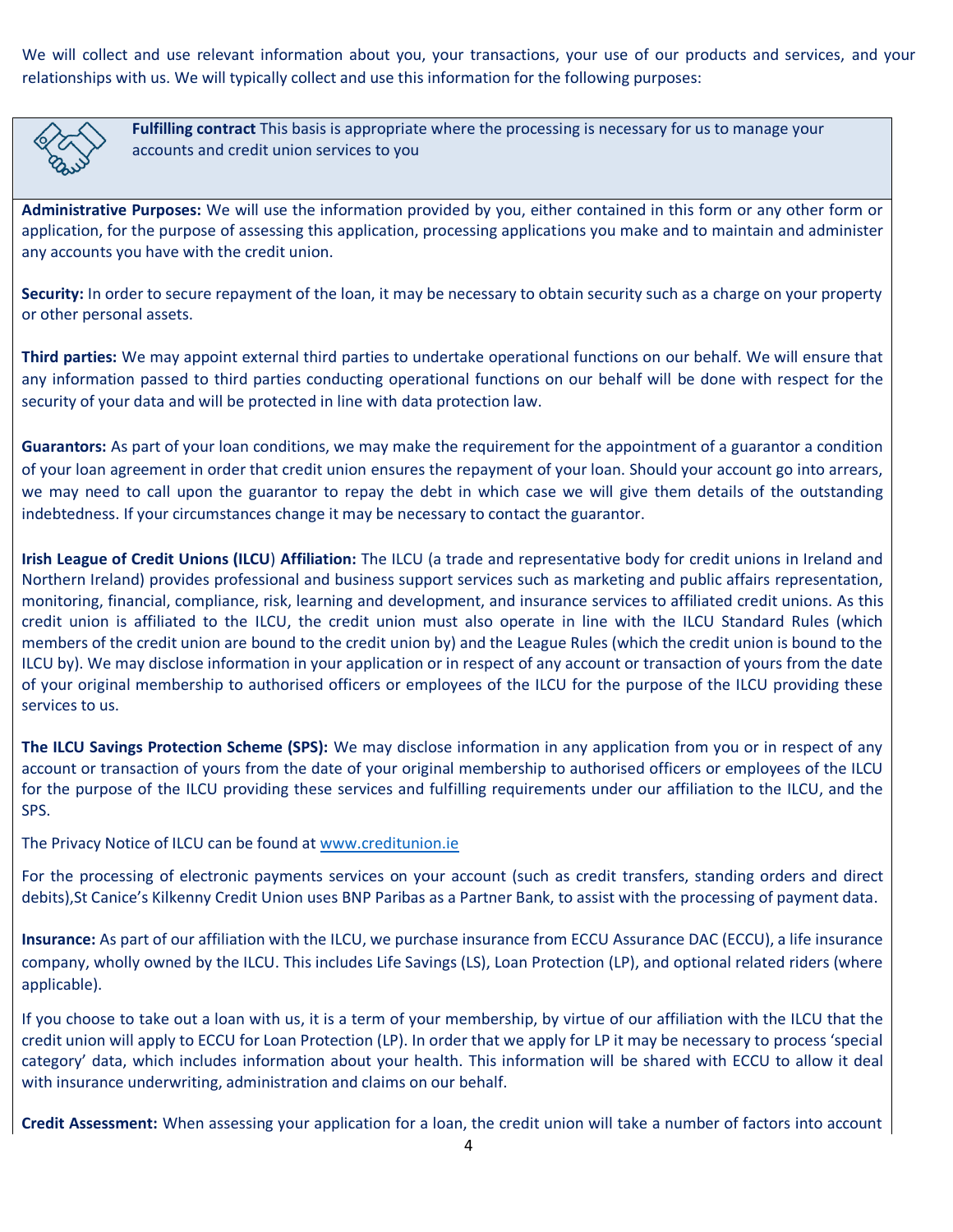and will utilise personal data provided from:

- your application form or as part of your loan supporting documentation
- your existing credit union file,
- credit referencing agencies such as the Irish Credit Bureau and the Central Credit Registrar

The credit union then utilises this information to assess your loan application in line with the applicable legislation and the credit unions lending policy.

**Member Service:** To help us improve our service to you, we may use information about your account to help us improve our services to you.

**Home Loans:** For the purpose of perfecting security on our Home Loans, we employ the services of Pierse, Fitzgibbon & Associates, Solicitors.

For the purpose of attaining accurate & up to date valuations on properties for which Home Loans may be sanctioned and to ensure prudent lending practice, we will use local professional valuers to value such properties.



**Legal Duty** This basis is appropriate when we are processing personal data to comply with an Irish or EU Law.

**Regulatory and statutory requirements:** To meet our duties to the Regulator, the Central Bank of Ireland, we may allow authorised people to see our records (which may include information about you) for reporting, compliance and auditing purposes. For the same reason, we will also hold the information about you when you are no longer a member. We may also share personal data with certain statutory bodies such as the Department of Finance, the Department of Social Protection and the Financial Services and Pensions Ombudsman Bureau of Ireland, the appropriate Supervisory Authority if required under law.

**Purpose of the loan:** We are obliged to ensure that the purpose for the loan falls into one of our categories of lending.

**Compliance with our anti-money laundering and combating terrorist financing obligations: T**he information provided by you will be used for compliance with our customer due diligence and screening obligations under anti-money laundering and combating terrorist financing obligations under The Money Laundering provisions of the Criminal Justice (Money Laundering and Terrorist Financing) Act 2010 , as amended by Part 2 of the Criminal Justice Act 2013 ("the Act"),

**Audit:** To meet our legislative and regulatory duties to maintain audited financial accounts, we appoint an external and internal auditor. We will allow the internal and external auditor to see our records (which may include information about you) for these purposes.

**Credit Reporting:** Where a loan is applied for in the sum of €2,000 or more, the credit union is obliged to make an enquiry of the Central Credit Register (CCR) in respect of the borrower. Where a loan is granted in the sum of €500 or more, the credit union is obliged to report both personal details and credit details of the borrower and guarantor if applicable to the CCR.

**House Loan:** Where you obtain a house loan from us, it will be necessary for the credit union to obtain a first legal charge on the property to be purchased and it will be necessary for us to process your personal data in order to register this charge or have this charge registered on our behalf.

**Connected/Related Party Borrowers:** We are obliged further to Central Bank Regulations to identify where borrowers are connected in order to establish whether borrowers pose a single risk. We are also obliged to establish whether a borrower is a related party when lending to them, i.e. whether they are on the Board/Management Team or a member of the Board/ Management teams family or a business in which a member of the Board /Management Team has a significant shareholding.



**Legitimate interests** A legitimate interest is when we have a business or commercial reason to use your information. But even then, it must not unfairly go against what is right and best for you. If we rely on our legitimate interest, we will tell you what that is.

## **Credit Assessment and Credit Reference Agencies:**

When assessing your application for a loan, as well as the information referred to above in credit assessment, the credit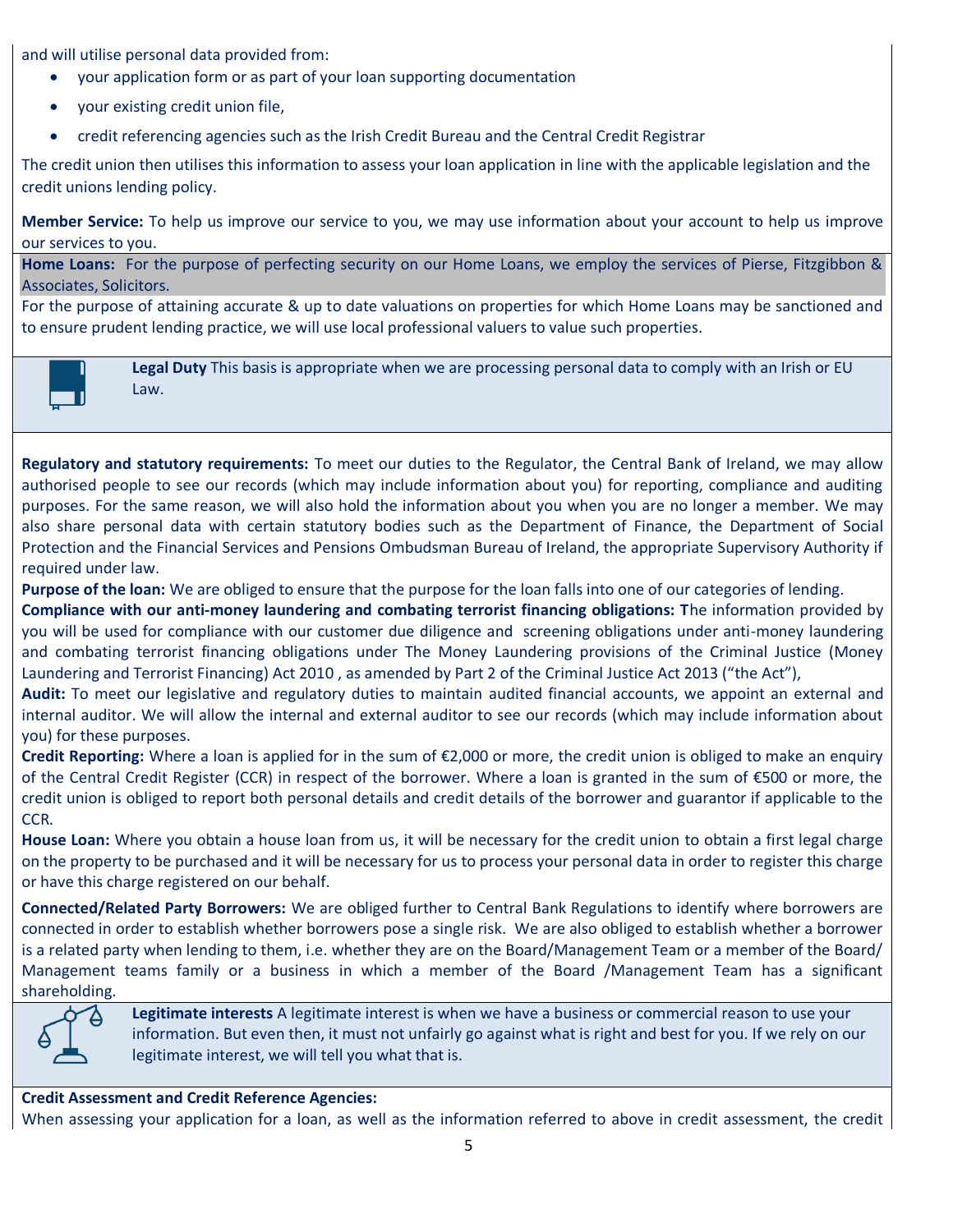union also utilises credit data from credit referencing agencies such as the Irish Credit Bureau and the Central Credit Registrar. Our legitimate interest: The credit union, for its own benefit and therefore the benefit of its members, must lend responsibly and will use your credit scoring information in order to determine your suitability for the loan applied for. When using the service of a credit referencing agency we will pass them your personal details and details of your credit performance.

ICB are using **Legitimate Interests** [\(GDPR Article 6 \(f\)\)](https://scanmail.trustwave.com/?c=6600&d=x6y82twc0kKW5mgMlAlb4526oLiq--5jUgMCHmTQUw&s=58&u=https%3a%2f%2fgdpr-info%2eeu%2fart-6-gdpr%2f) as the legal basis for processing of your personal and credit information. These Legitimate Interests are promoting greater financial stability by supporting a full and accurate assessment of loan applications, aiding in the avoidance of over-indebtedness, assisting in lowering the cost of credit, complying with and supporting compliance with legal and regulatory requirements, enabling more consistent, faster decision-making in the provision of credit and assisting in fraud prevention.

Please review ICB's Fair Processing Notice which is available at [http://www.icb.ie/pdf/Fair Processing Notice.pdf.](http://scanmail.trustwave.com/?c=6600&d=x6y82twc0kKW5mgMlAlb4526oLiq--5jUgAMFWXQWg&s=58&u=http%3a%2f%2fwww%2eicb%2eie%2fpdf%2fFair%20Processing%20Notice%2epdf) It documents who they are, what they do, details of their Data Protection Officer, how they get the data, why they take it, what personal data they hold, what they do with it, how long they retain it, who they share it with, what entitles them to process the data (legitimate interests), what happens if your data is inaccurate and your rights i.e. right to information, right of access, right to complain, right to object, right to restrict, right to request erasure and right to request correction of your personal data.

| Debt Collection: Where you breach the loan agreement<br>we may use the service of a debt collection agency,<br>solicitors or other third parties to recover the debt. We<br>will pass them details of the loan application in order<br>that they make contact with you and details of the<br>indebtedness in order that they recover the outstanding<br>sums. | Our legitimate interest: The credit union, where appropriate will<br>necessary take steps to recover a debt to protect the assets and<br>equity of the credit union                                                                                                                                                                                                        |  |  |
|---------------------------------------------------------------------------------------------------------------------------------------------------------------------------------------------------------------------------------------------------------------------------------------------------------------------------------------------------------------|----------------------------------------------------------------------------------------------------------------------------------------------------------------------------------------------------------------------------------------------------------------------------------------------------------------------------------------------------------------------------|--|--|
| Judgements Searches: We carry out searches in order<br>to assess your credit worthiness to repay a loan.                                                                                                                                                                                                                                                      | Our legitimate interest: The credit union, for its own benefit and<br>therefore the benefit of its members, must lend responsibly and<br>will use your credit scoring information in order to determine<br>your suitability for the loan applied for. In carrying out such a<br>search we can better determine your overall financial position in<br>order to lend to you. |  |  |
| <b>CCTV:</b> We have CCTV footage installed on the premises<br>with clearly marked signage. The purpose of this is for<br>security, public safety and the prevention and detection<br>of fraud.                                                                                                                                                               | Our legitimate interest: With regard to the nature of our<br>business, it is necessary to secure the premises, property herein<br>and any staff /volunteers/members or visitors to the credit union<br>and to prevent and detect fraud.                                                                                                                                    |  |  |
| Voice Recording: We record phone conversations both<br>incoming and outgoing for the purpose of verifying<br>information and quality of service                                                                                                                                                                                                               | Our Legitimate interest: To ensure a good quality of service, to<br>assist in training, to ensure that correct instructions were given<br>or taken due to the nature of our business and to quickly and<br>accurately resolves any disputes.                                                                                                                               |  |  |
| <b>Your consent</b>                                                                                                                                                                                                                                                                                                                                           |                                                                                                                                                                                                                                                                                                                                                                            |  |  |
| <b>Marketing and Market Research</b>                                                                                                                                                                                                                                                                                                                          |                                                                                                                                                                                                                                                                                                                                                                            |  |  |

To help us improve and measure the quality of our products and services we undertake market research from time to time. This may include using the Irish League of Credit Unions and/ specialist market research companies. See Marketing Consent Form.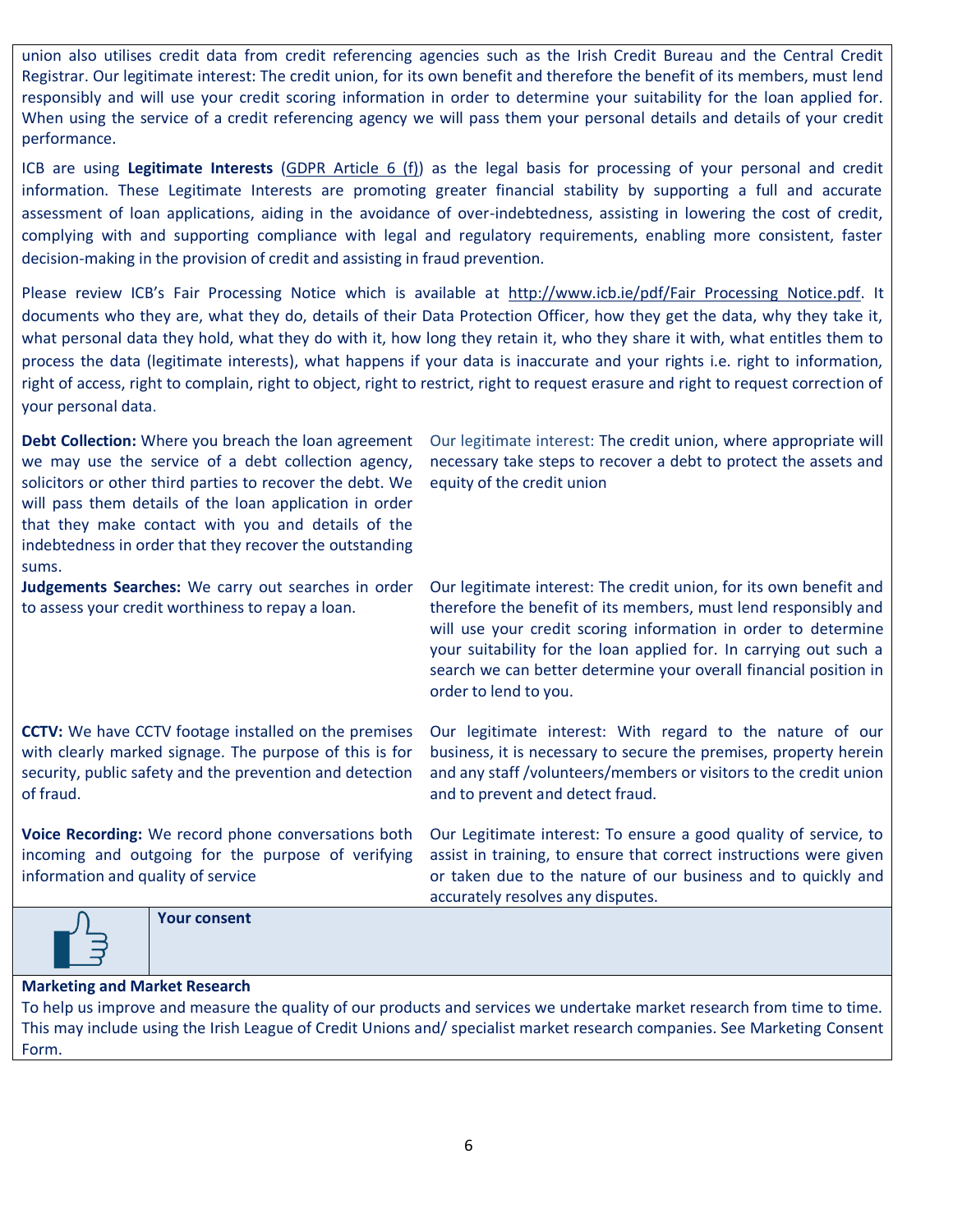### **Your Rightsin connection with your personal data are to:**



**To find out** whether we hold any of your personal data and **if we do to request access** to that data that to be furnished a copy of that data. You are also entitled to request further information about the processing.



**Request correction** of the personal data that we hold about you. This enables you to have any incomplete or inaccurate information we hold about you rectified.



**Request erasure** of your personal data. This enables you to ask us to delete or remove personal data where there is no good reason for us continuing to process it. You also have the right to ask us to delete or remove your personal data where you have exercised your right to object to processing (see below).



**Object to processing** of your personal data where we are relying on a legitimate interest (or those of a third party) and there is something about your particular situation which makes you want to object to processing on this ground. You also have the right to object where we are processing your personal data for direct marketing purposes.

**Request the restriction of processing** of your personal data. You can ask us to suspend processing personal data about you, in certain circumstances.



Where we are processing your data based solely on your consent **you have a right to withdraw that consent at any time and free of charge**.

Request that we: a) **provide you with a copy of any relevant personal data in a reusable format**; or b) **request that we transfer your relevant personal data to another controller** where it's technically feasible to do so. **'**Relevant personal data is personal data that: *You have provided to us or which is generated by your use of our service. Which is processed by automated means and where the basis that we process it is on your consent or on a contract that you have entered into with us.*

You have **a right to complain** to the **Data Protection Commissioner (DPC)** in respect of any processing of your data by:

| Telephone +353 57 8684800 +353 (0)761 104 800 | <b>Postal Address: Data Protection Commissioner</b> |
|-----------------------------------------------|-----------------------------------------------------|
| Lo Call Number 1890 252 231                   | <b>Canal House Station Road</b>                     |
| info@dataprotection.ie<br>E-mail              | <b>Portarlington R32 AP23 Co. Laois</b>             |

#### **Please note that the above rights are not always absolute and there may be some limitations.**

If you want access and or copies of any of your personal data or if you want to review, verify, correct or request erasure of your personal data, object to the processing of your personal data, or request that we send you a copy/a third party a copy your relevant personal data in a reusable format please contact Data Protection Officer in writing using their contact details above.

**There is no fee in using any of your above rights,** unless your request for access is clearly unfounded or excessive. We also reserve the right to refuse to comply with the request in such circumstances.

We may need to verify your identity if we have reasonable doubts as to who you are. This is another appropriate security measure to